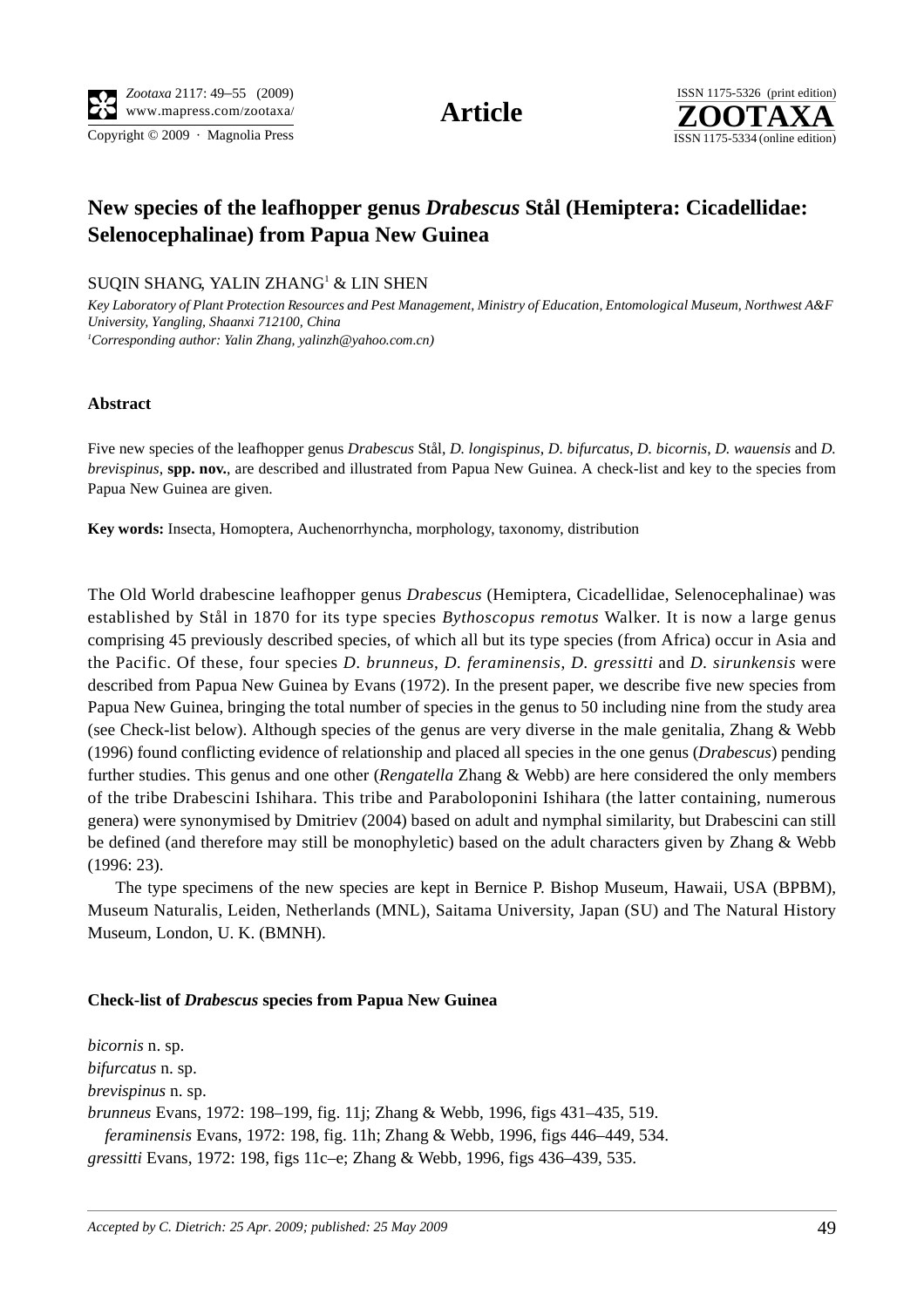*longispinus* n. sp. *sirunkensis* Evans, 1972: 198, fig. 11k; Zhang & Webb, 1996, figs 450–456, 523. *wauensis* n. sp.

## **Key to species of** *Drabescus* **from Papua New Guinea (**♂**)**

| 1. |                                                                                                                       |
|----|-----------------------------------------------------------------------------------------------------------------------|
|    |                                                                                                                       |
| 2. |                                                                                                                       |
|    |                                                                                                                       |
| 3. | Pygofer with long lateral process ventroposteriorly, valve ligulate (Figs 2A, 2B) <i>Drabescus longispinus</i> n. sp. |
|    | Pygofer without processes, valve semicircular (see Figs 450, 455, Zhang and Webb, 1996) Drabescus sirunkensis         |
| 4. |                                                                                                                       |
|    |                                                                                                                       |
| 5. | Aedeagus with single basal process (see Fig. 447, Zhang and Webb, 1996)  Drabescus feraminensis                       |
|    |                                                                                                                       |
| 6. | Aedeagal processes directed posteriorly, straight in lateral view (Fig. 4C)  Drabescus bicornis n. sp.                |
|    | Aedeagal processes curved basally, each with fine sinuate line dorsally (Fig. 5C)  Drabescus wauensis n. sp.          |
| 7. | Aedeagus with basal processes extending to level with apex of shaft (see Figs 437, 438, Zhang and Webb, 1996)         |
|    |                                                                                                                       |
|    |                                                                                                                       |
| 8. |                                                                                                                       |
|    |                                                                                                                       |
|    |                                                                                                                       |
|    |                                                                                                                       |



**FIGURE 1.** ♂ adult in dorsal view. A, *Drabescus longispinus*; B, *Drabescus bifurcatus*; C, *Drabescus bicornis*; D, *Drabescus wauensis*; E, *Drabescus brevispinus*.

## **1.** *Drabescus longispinus* **n. sp. (Figs 1A, 2)**

Body length (incl. tegmen):  $\sqrt[3]{7.8-8.5 \text{ mm}}$ ,  $\frac{\sqrt{2}}{8.0-8.6 \text{ mm}}$ .

Body bright brown, forewing with dark maculation around apical cells and vein  $R<sub>1</sub>$ .

Head slightly wider than pronotum; vertex triangularly produced anteriorly in dorsal view, midlength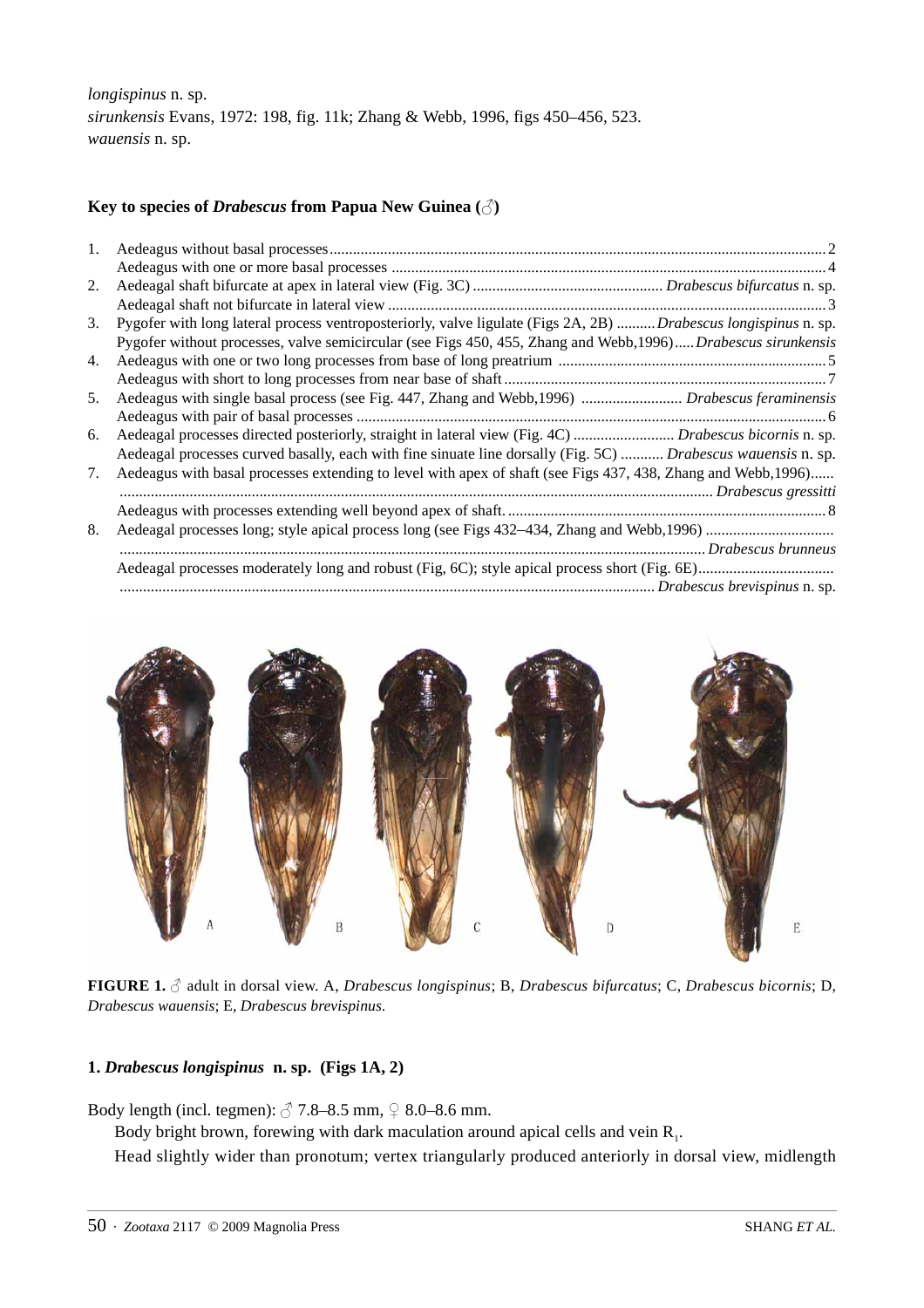longer than next to eyes, width three times medial length; ocelli on margin, visible from above, separated from corresponding eye; antenna short, antennal ledge strong and oblique; clypeus expanded apically, epistomal suture obscure. Pronotum with lateral margin short, carinate, hind margin slightly concave. appendix broad. Fore tibia flattened dorsally; hind femur with apical setal formula 2+1.

Male genitalia with pygofer oblong, membranous at apex, with long process ventroposteriorly. Valve ligulate. Subgenital plate broad basally and narrowed to digitate apex, with many fine setae along laterobasal margin. Style with apical process robust, tapered to narrowly rounded apex, curved laterally; lateral lobe short. Connective long, length of arms longer than stem. Aedeagus with shaft simple, strongly curved cephalad, without processes; dorsal apodeme short.

Holotype:  $\circled{}$  (BMNH), Papua New Guinea: Madang District, Finisterre Mts, Damanti, 3550ft, 2-X-1964, coll. M. E. Bacchus. Paratypes: Papua New Guinea  $4\text{O}^{\wedge}\text{O}$  (BMNH), same data as holotype except:  $3\text{O}^{\wedge}\text{O}$ , 2-11-X-1964; 1♂, Budemu Camp., Stn. No.52, 4000ft, 15-24-X-1964; 1♀, Stn. No. 46, 2-11-X-1964; 1♀, Araucaria Camp, 800m, III-1939; 1♀, Rattan Camp, 1200m, 6-III-1939; 1♀, Sigi Camp, 1500m, 24-II-1939, all coll. L. J. Toxopeus, Neth. Ind.-American New Guinea Exped., (MNL).

Remarks: This species is similar to *D. feraminensis* in external appearance but can be distinguished from this and other species by its long ventroposterior pygofer process.

Etymology: This species is named for its long pygofer processes.



**FIGURE 2.** *Drabescus longispinus*. A, pygofer in lateral view; B, valve, subgenital plate and style in dorsal view; C, aedeagus and conncetive, lateral view; D, aedeagus and connective in dorsal view.

## **2.** *Drabescus bifurcatus* **n. sp. (Figs 1B, 3)**

Body length (incl. tegmen):  $\beta$  5.8–6.2 mm,  $\sqrt{}$  6.8–7.2 mm.

Body dark brown, forewing brown with transverse band across wing at apex of clavus, and round spot on area of forth apical cell and on connection between medial and outer anteapical cell; pronotum with dense yellowish spots.

Head nearly as wide as pronotum; vertex with fore margin triangularly produced, midlength longer than length next to eyes; ocelli on margin, approximately 4x own diameter from corresponding eye; antennae short, situated above midlength of eye in facial view, antennal ledge weak. Pronotum with lateral margin short, carinate, hind margin slightly concave. Forewing with veins distinct, appendix narrow. Fore tibia rounded dorsally; hind femur with apical setal formula 2+1.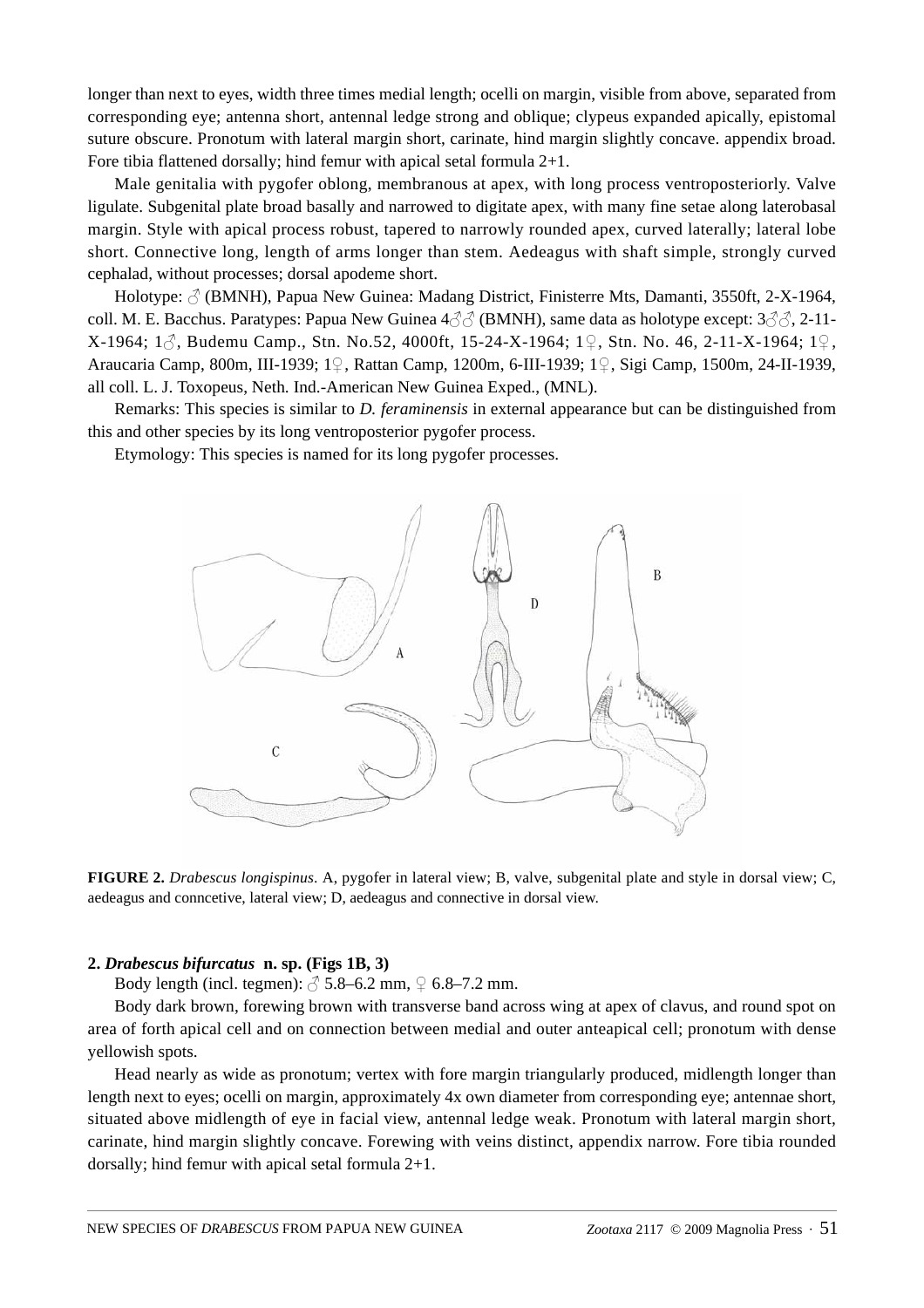Male genitalia with pygofer broadened at base and narrowed apically, with long process posteriorly. Valve semicircular. Subgenital plate with basal part broad, narrowed to midlength with apical half digitate, with many fine setae along laterobasal margin. Style with apical process digitate, slightly curved laterally; lateral lobe short, with several fine setae dorsally. Connective Y-shaped, with apical margin strongly incurved. Aedeagus with elongate process at base of gonopore ventrally, directed parallel to shaft; dorsal apodeme elongate.

Holotype:  $\beta$  (MNL), Papua New Guinea: Lake Habbena, 3250–3300m, 23-VIII-1938, coll. L. J. Toxopeus, Neth. Ind.-American New Guinea Exp. Paratypes: Papua New Guinea: 1♀, same data as holotype;  $2\text{O}3\text{O}$ ,  $3\text{O}9\text{O}$ , same data as holotype, except 20-VIII-1938;  $3\text{O}3\text{O}$ , Araucaria Camp, 800m: 7, 9-VIII-1938;  $1\text{O}$ , Bernhard Camp, 50m, XI-1938, coll. J. Olthof. All coll. L. J. Toxopeus, Neth. Ind.-American New Guinea Exp. (MNL).

Remarks: This species is similar to *D. gressitti* in external appearance but differs from the latter in: 1) forewing with pale transverse band across wing at apex of clavus; 2) pygofer broad at base and narrowing to apex, with long process posteriorly; 3) connective with apical margin dorsally incurved; 4) aedeagus with shaft bifurcate at apex.

Etymology: This species is named for its bifurcate apex of the aedeagus.



**FIGURE 3.** *Drabescus bifurcatus*. A, pygofer in lateral view; B, valve, subgenital plate, connective and style in dorsal view; C, aedeagus and conncetive, lateral view; D, aedeagus in ventral view; E, connective in ventral view.

## **3.** *Drabescus bicornis* **n. sp. (Figs 1C, 4)**

Body length (incl. tegmen):  $\delta$  6.2 mm.

Body yellowish brown, forewing brown, face yellow, pronotum with dense yellowish spots; scutellum with two yellowish triangular marks along each side. Head slightly wider than pronotum; vertex triangularly produced, midlength longer than length next to eyes; ocelli on margin, separated from corresponding eye; antennae short, situated above midlength of eye in facial view, antennal ledge strong, laterofrontal suture reaching corresponding ocellus; clypeus expanded apically, epistomal suture distinct; pronotum with lateral margin short, carinate, hind margin concave medially; forewing, hyaline, veins distinct, with obscure net-like lines, appendix broad; fore tibia rounded dorsally; hind femur with setal formula 2+1.

Male genitalia with pygofer triangular in lateral view, broad at base and narrowed to apex, with several macrosetae posteriorly; valve short; subgenital plate broad basally over short distance, tapered to digitate apex, with fine setae laterobasally and apically; style with apical process long and blunt, with small beak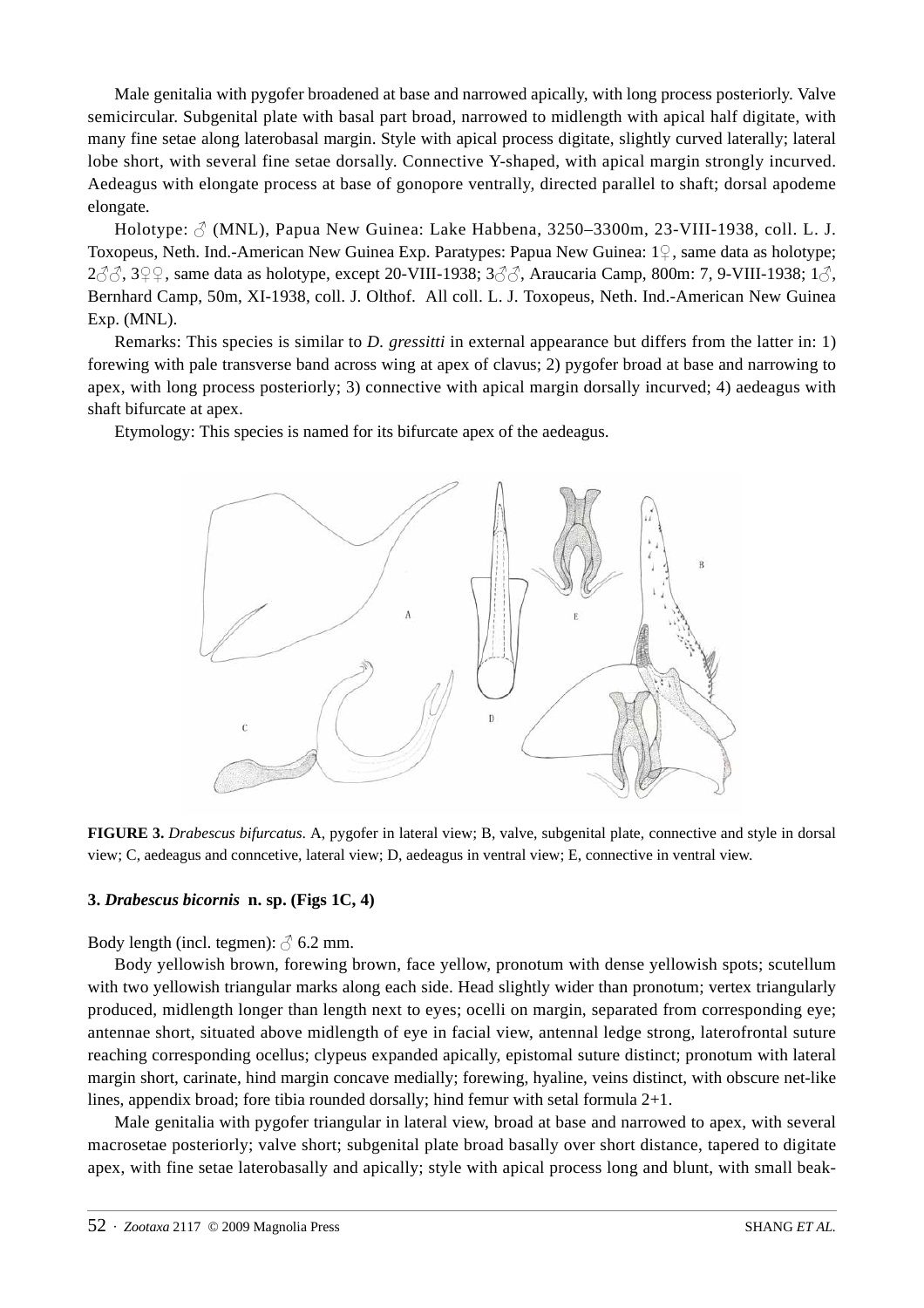shaped process laterally at apex, lateral lobe absent; connective short; aedeagus robust, shaft curved strongly dorsally, preatrium with pair of long straight processes directed posteriorly, the latter longer than shaft; connective attached to aedeagus near base of processes.

Holotype:  $\Diamond$  (MNL), Papua New Guinea, Aiyura Exp. Sta, III-1945, coll. B. O. Connor & J. L. Froggatt.

Remarks: This species is very similar to *D. evansi* in the male genitalia but can be distinguished from the latter in having the style without a lateral lobe and with the apical process long and blunt, with a small beakshaped process laterally at apex.

Etymology: This species is named for the paired aedeagal processes.



**FIGURE 4.** *Drabescus bicornis.* A, pygofer in lateral view; B, valve, subgenital plate, connective and style in dorsal view; C, aedeagus and connective in lateral view; D, aedeagus and connective in ventral view.

### **4.** *Drabescus wauensis* **, n. sp. (Figs 1D, 5)**

Body length (incl. tegmen):  $\beta$  6.8 mm.

Body and forewing shiny brown; head with yellow band anteriorly; pronotum with dense obscure yellowish spots; scutellum with yellow maculation on each side, forewing with pale transverse band across tips of clavus.

Head slightly wider than pronotum; vertex angularly produced, midlength approximately 1.5 times length next to eye; ocelli on margin, nearly sixth times own diameter from corresponding eye; antennae located above middle length of eye in facial view, antennal ledge distinct, laterofrontal suture reaching corresponding eye; epistomal suture distinct; pronotum with lateral margin short, transversely striate; forewing hyaline, veins distinct, appendix broad; fore tibia rounded dorsally, hind femur with apical setal formula 2+1.

Male genitalia with pygofer oval in lateral view, with short process and several macrosetae and fine setae posteriorly; valve trapezoid; subgenital plate broad at base and narrowed to finely digitate apex, with fine setae laterobasally; style with apical process short, lateral lobe short; connective with stem short and robust, arms long; aedeagal shaft compressed dorsoventrally; preatrium long, similar in length to shaft, with pair of very long processes basally, each with fine sinuate line dorsally.

Holotype:  $\triangle$  (BPBM), Papua New Guinea: N.E. Wau, 1200m, 15-VIII-1965, coll. J. & M. Sedlacek.

Remarks: This species can be distinguished by: (1) pygofer oval in lateral view with short posterior process; (2) style apical process short; (3) Y-shaped connective with stem short and robust and arms long; (4) preatrium of aedeagus long with pair of very long processes basally, each with a very fine sinuate line dorsally.

Etymology: This species is named after its type locality.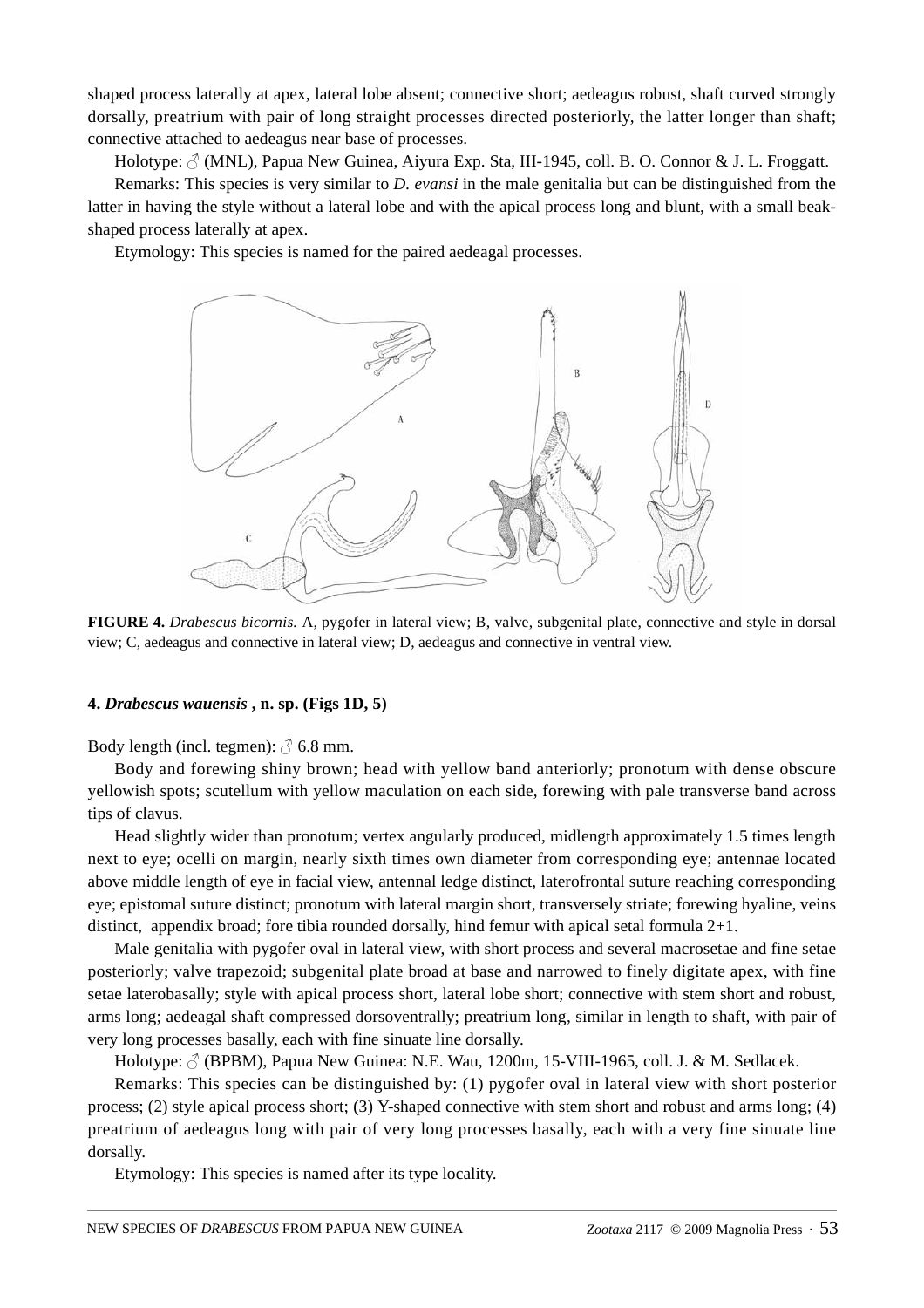

**FIGURE 5.** *Drabescus wauensis*. A, pygofer in lateral view; B, valve and subgenital plate in dorsal view; C, aedeagus in lateral view; D, style and connective in dorsal view; E, aedeagus in ventral view.

## **5.** *Drabescus brevispinus* **n. sp. (Figs 1E, 6)**

Body length (incl. tegmen):  $\circled{}$  6.2–6.6 mm,  $\circled{}$  6.8–7.2 mm.

Body and legs yellowish brown; pronotum with dark maculation; forewing brown with pale transverse band across the tips of clavus.



**FIGURE 6.** *Drabescus brevispinus*. A, pygofer in lateral view; B, valve and subgenital plate in dorsal view; C, aedeagus and connective in lateral view; D, aedeagus and connective in dorsal view; E, style in ventral view.

Head wider than pronotum; vertex roundly produced, midlength longer than next to eye, transversely concave near fore margin, longitudinally striate; ocelli on margin, visible from above, approximately one-fifth